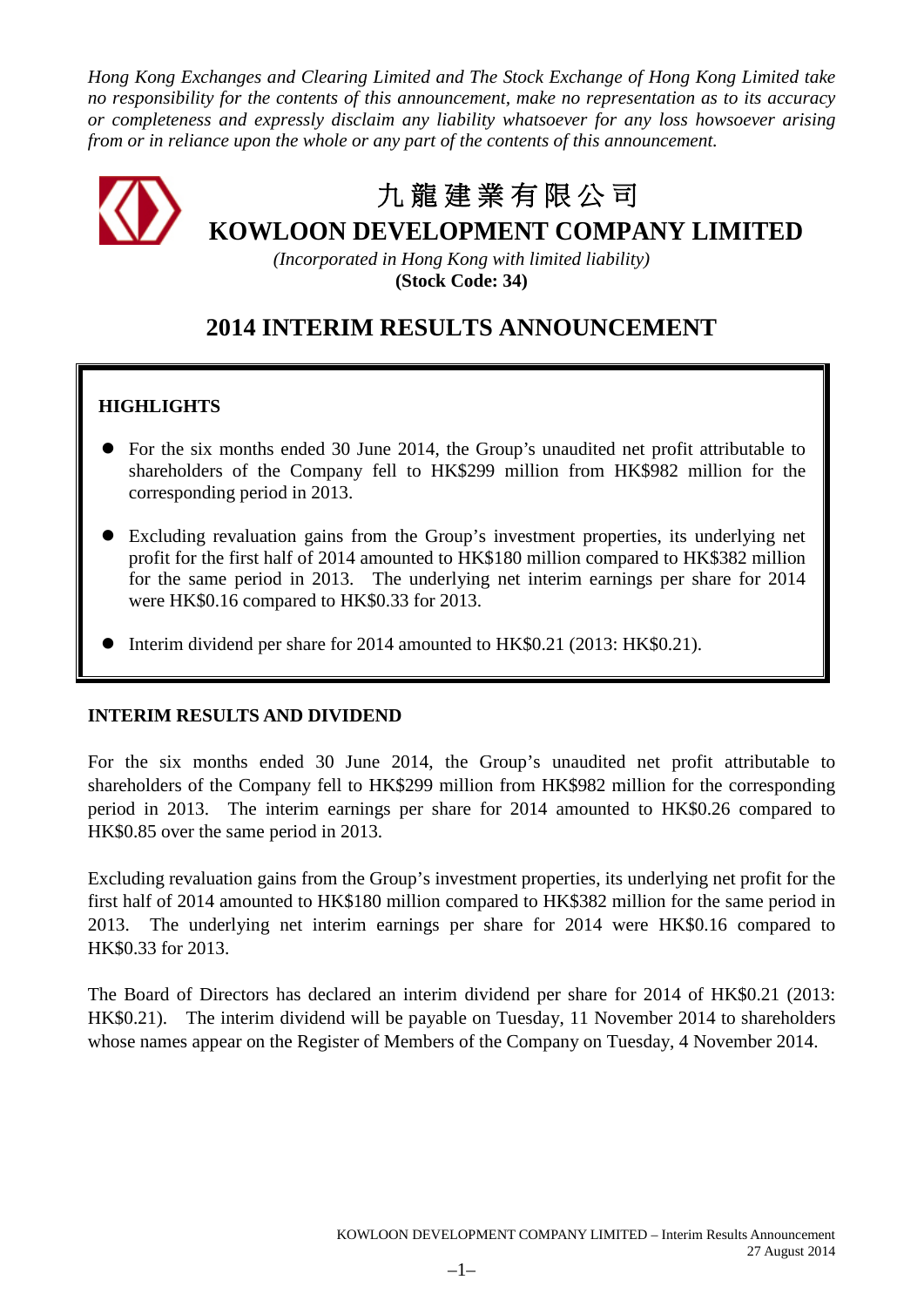## **BUSINESS REVIEW**

Despite various cooling measures imposed on the housing market still in place, overall sentiment in the Hong Kong residential property market has appeared to have improved since the second quarter of 2014, with transaction volume in the primary residential market rising considerably. The pickup in sales activity was partly because the government slightly relaxed conditions associated with the Double Stamp Duty leading to improving market sentiment and partly due to flexible sales strategies adopted by some major property developers.

In Mainland China, in the wake of slowing property sales and weakening sentiment and consequently accelerating inventory build-up of completed residential projects since February this year, some of the developers started cutting prices in order to increase sales in the second quarter of 2014. Most of the local governments have recently eased their restrictions on residential property purchases which they had previously imposed. However, nationwide sales still decreased compared to the same period in 2013.

In Macau, the restrictive measures together with the limited supply of new residential projects continued to weigh on the performance of the residential property market resulting in low transaction volumes throughout the first half of 2014.

For the period under review, the Group's net profit fell to HK\$299 million, a decrease of 70% over the same period in 2013. The substantial decrease in net profit was mainly attributable to the decrease in the recognised profit from the sale of investment properties and the decrease in the revaluation gains from the Group's investment property portfolio for the first six months of 2014.

## *Development Property Sales*

In Hong Kong, the Group formally launched the sale of MacPherson Residence, its joint venture development project with Urban Renewal Authority and Hong Kong Playground Association in Mongkok, in late May 2014 and it has been well received by the market, with total sales exceeding HK\$486 million as of 30 June 2014.

In Mainland China, total presales/sales of the Group's two 100%-owned residential and commercial projects in Shenyang, namely The Gardenia and Le Cove City, amounted to RMB235 million in the first half of 2014. Together with the presale of various properties in Mainland China, including the Group's joint venture project in Foshan and 40%-owned project in Dongguan, total presales/sales for the region amounted to approximately RMB863 million.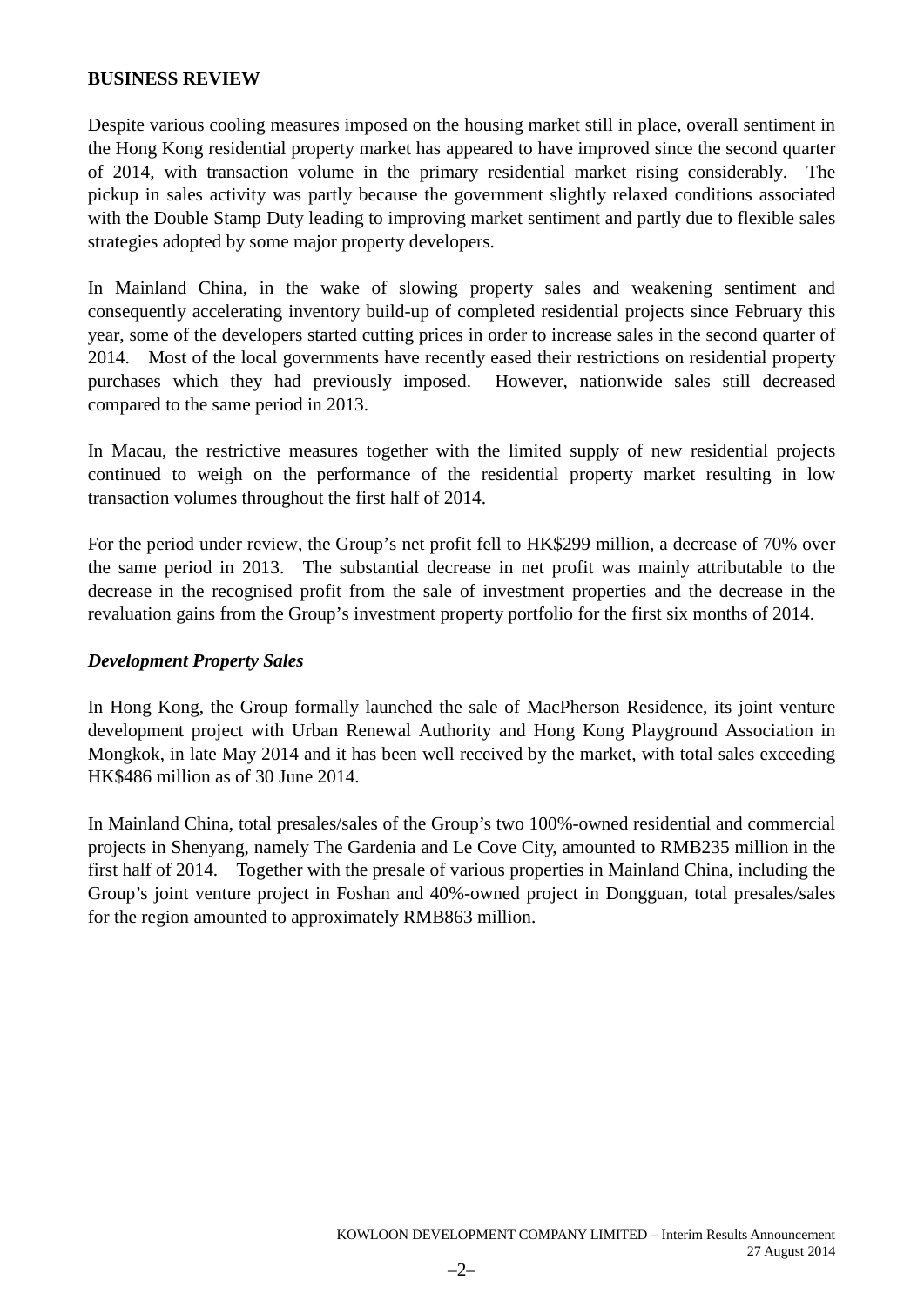## *Property Development*

As of 30 June 2014, the Group's landbank for development exceeded 5 million sq m of attributable gross floor area ("GFA"). The Group's major property projects under planning and development are set out as follows:

## *Major Property Projects under Planning and Development*

| <b>Property</b><br>Project     | District/<br><b>City</b>      | <b>Location</b>                   | <b>Usage</b>                | Approx.<br><b>Total Site</b><br>Area<br>$(sq \, \text{m})$ | Approx.<br><b>GFA</b><br>(sq m) | Group's<br><b>Interest</b> | <b>Status</b>                                             | <b>Expected</b><br>Date of<br>Completion                    |
|--------------------------------|-------------------------------|-----------------------------------|-----------------------------|------------------------------------------------------------|---------------------------------|----------------------------|-----------------------------------------------------------|-------------------------------------------------------------|
| <b>Hong Kong</b>               |                               |                                   |                             |                                                            |                                 |                            |                                                           |                                                             |
| Cadogan                        | Kennedy<br>Town.<br>Hong Kong | 37A Cadogan Street                | Residential &<br>retail     | 1,318                                                      | 13,200                          | 100%                       | Fitting-out work in<br>progress                           | Obtained<br>Occupation<br>Permit in<br>early August<br>2014 |
| <b>Upper West</b>              | Tai Kok Tsui,<br>Kowloon      | 18 Fuk Chak Street                | Residential &<br>retail     | 781                                                        | 6,600                           | 100%                       | Superstructural work 2015/2016<br>in progress             |                                                             |
| Aberdeen                       | Aberdeen.<br>Hong Kong        | 1-11 Tang Fung Street Residential |                             | 738                                                        | 6,000                           | 100%                       | Foundation work<br>and site formation<br>work in progress | 2016/2017                                                   |
| Pok Fu Lam<br>Road             | Sai Ying Pun,<br>Hong Kong    | 45-65A Pok Fu Lam<br>Road         | Residential &<br>retail     | 1,388                                                      | 11,100                          | 100%                       | Site formation work<br>in progress                        | 2018                                                        |
| Hung Hom                       | Hung Hom,<br>Kowloon          | Wan On Street                     | Residential &<br>commercial | 4,038                                                      | 33,900                          | 100%                       | Demolition work in<br>progress                            | 2017/2018                                                   |
| Clear Water<br><b>Bay Road</b> | Ngau Chi<br>Wan,<br>Kowloon   | 35 Clear Water Bay<br>Road        | Residential &<br>commercial | 19,335                                                     | 196,400                         | 100%                       | Part of foundation<br>work completed                      | To be<br>determined                                         |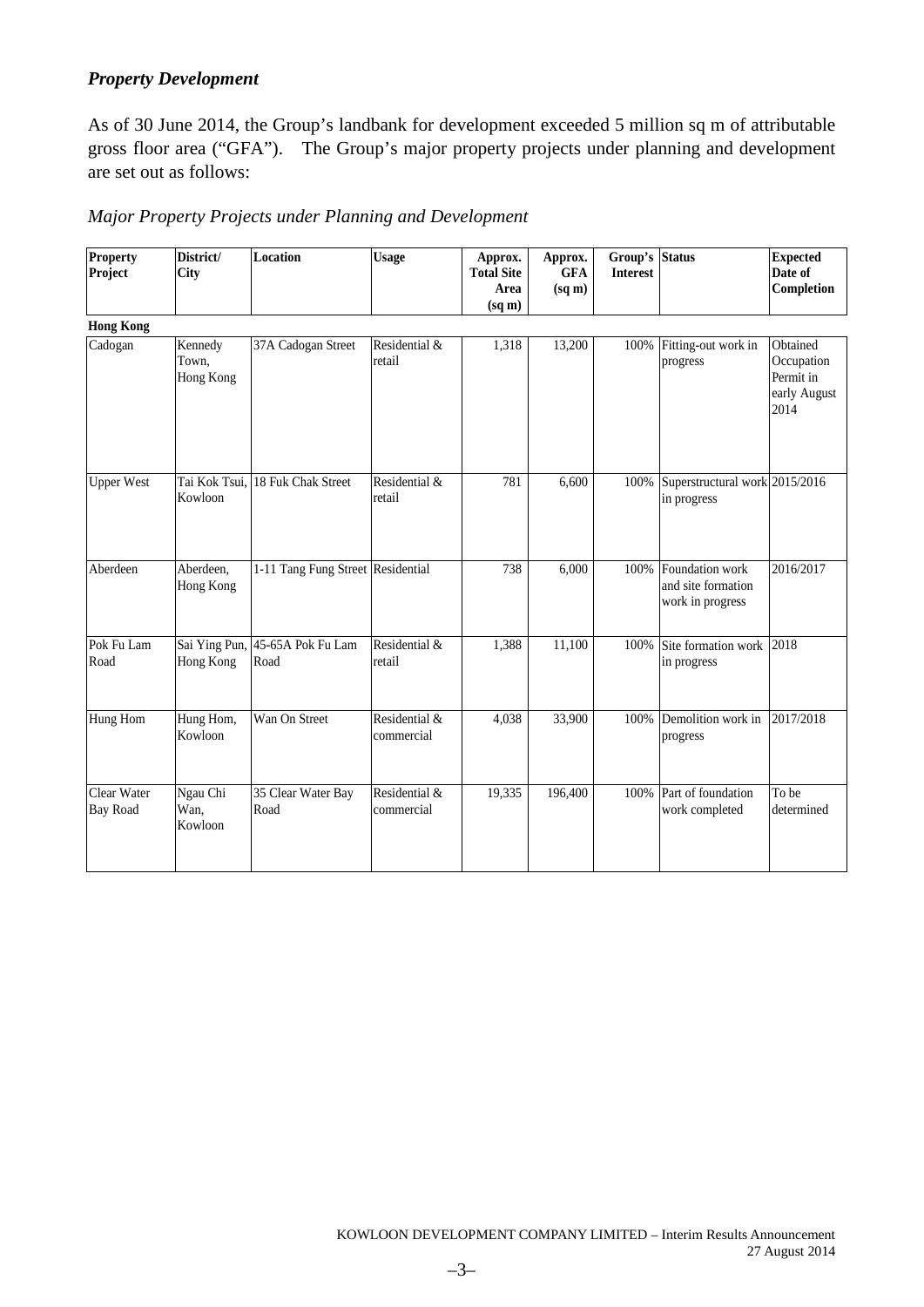## *Major Property Projects under Planning and Development (continued)*

| Property<br>Project                                         | District/<br>City                         | <b>Location</b>                                                                        | <b>Usage</b>                | Approx.<br><b>Total Site</b><br>Area<br>$(sq \, \text{m})$ | Approx.<br><b>GFA</b><br>$(sq \, \text{m})$ | Group's<br><b>Interest</b> | <b>Status</b>                                                                                             | <b>Expected</b><br>Date of<br>Completion |
|-------------------------------------------------------------|-------------------------------------------|----------------------------------------------------------------------------------------|-----------------------------|------------------------------------------------------------|---------------------------------------------|----------------------------|-----------------------------------------------------------------------------------------------------------|------------------------------------------|
| <b>Mainland China</b>                                       |                                           |                                                                                        |                             |                                                            |                                             |                            |                                                                                                           |                                          |
| Le Cove<br>City<br>(Shenyang)<br>江灣城<br>(瀋陽)                | Hun Nan Xin<br>District,<br>Shenyang      | 6 Hun Nan Er Road                                                                      | Residential &<br>commercial | 165,303                                                    | 712,000                                     | 100%                       | Construction work<br>for the third phase in from $2011$<br>progress                                       | By phases<br>onwards                     |
| The Gardenia<br>(Shenyang)<br>翠堤灣<br>(瀋陽)                   | Shenhe<br>District,<br>Shenyang           | West of Daba Road                                                                      | Residential &<br>commercial | 1,100,000                                                  | 2,000,000                                   | 100%                       | Construction work<br>for the second phase 2014<br>in progress                                             | First phase                              |
| Le Cove City<br>(Wuxi)<br>江灣城<br>(無錫)                       | Chong An<br>District,<br>Wuxi             | Tongyun Road and<br>Gongyun Road                                                       | Residential &<br>commercial | 68,833                                                     | $404,400^{\text{*}}$                        | 80%                        | Fitting-out work for<br>the first phase in<br>progress                                                    | First phase<br>2014                      |
| Galaxy Heights<br>(Zhongshan)<br>星際豪庭<br>(中山)               | Zhongshan                                 | Shiqi District, 8 Xueyuan Road                                                         | Residential &<br>commercial | 18,334                                                     | 129,000                                     | 70%                        | Fitting-out work in<br>progress                                                                           | 2014                                     |
| Jun Tai Garden<br>(Dongguan)<br>君珆花園<br>(東莞)                | Nancheng<br>District,<br>Dongguan         | East of Hongwei<br>Road, Xi Ping She Qu                                                | Residential &<br>commercial | 32,521                                                     | 79,700                                      | 40%                        | Fitting-out work in<br>progress                                                                           | 2014                                     |
| The Lake<br>(Foshan)<br>山語湖<br>(佛山)                         | Nanhai<br>District.<br>Foshan             | Heshun Meijing<br>Shuiku Sector,<br>Lishui Town                                        | Residential &<br>commercial | 4,020,743                                                  | 1,600,000                                   | 50%                        | Construction work<br>in progress                                                                          | By phases<br>from 2009<br>onwards        |
| Jiang Wan Nan<br>An Hua Yuan<br>(Huizhou)<br>江灣南岸花園<br>(惠州) | Huicheng<br>District,<br>Huizhou          | Dongjiang North<br>Shore Wangjiang Lot                                                 | Residential &<br>commercial | 146,056                                                    | 519,900                                     | 60%                        | Superstructural work First phase<br>for the first phase in $\left  \frac{2015}{2016} \right $<br>progress |                                          |
| Hedong<br>(Tianjin)<br>河東<br>(天津)                           | Hedong<br>District,<br>Tianjin            | Lot No. Jin Dong Liu<br>2004-066, intersection<br>of Shiyijing Road and<br>Liuwei Road | Residential &<br>commercial | 135,540                                                    | 850,000*                                    | 49%                        | Construction work<br>for the first phase in<br>progress                                                   | First phase<br>2015                      |
| Macau                                                       |                                           |                                                                                        |                             |                                                            |                                             |                            |                                                                                                           |                                          |
| Pearl Horizon                                               | <b>Novos</b><br>Aterros<br>da Areia Preta | Lote P, The Orient<br>Pearl District                                                   | Residential &<br>commercial | 68,000                                                     | 699,700                                     | 58.8%                      | Foundation work for 2017/2018<br>the whole project to<br>commence soon                                    |                                          |
| Lotes $T + T1$                                              | <b>Novos</b><br>Aterros<br>da Areia Preta | Lotes $T + T1$ , The<br><b>Orient Pearl District</b>                                   | Residential &<br>commercial | 17,900                                                     | 195,600                                     | 58.8%                      | Foundation work in<br>progress                                                                            | 2017/2018                                |

# With additional underground GFA of approximately 15,000 sq m for the commercial portion and over 2,300 carparking spaces.

\* With additional underground GFA of approximately 35,000 sq m for the commercial portion.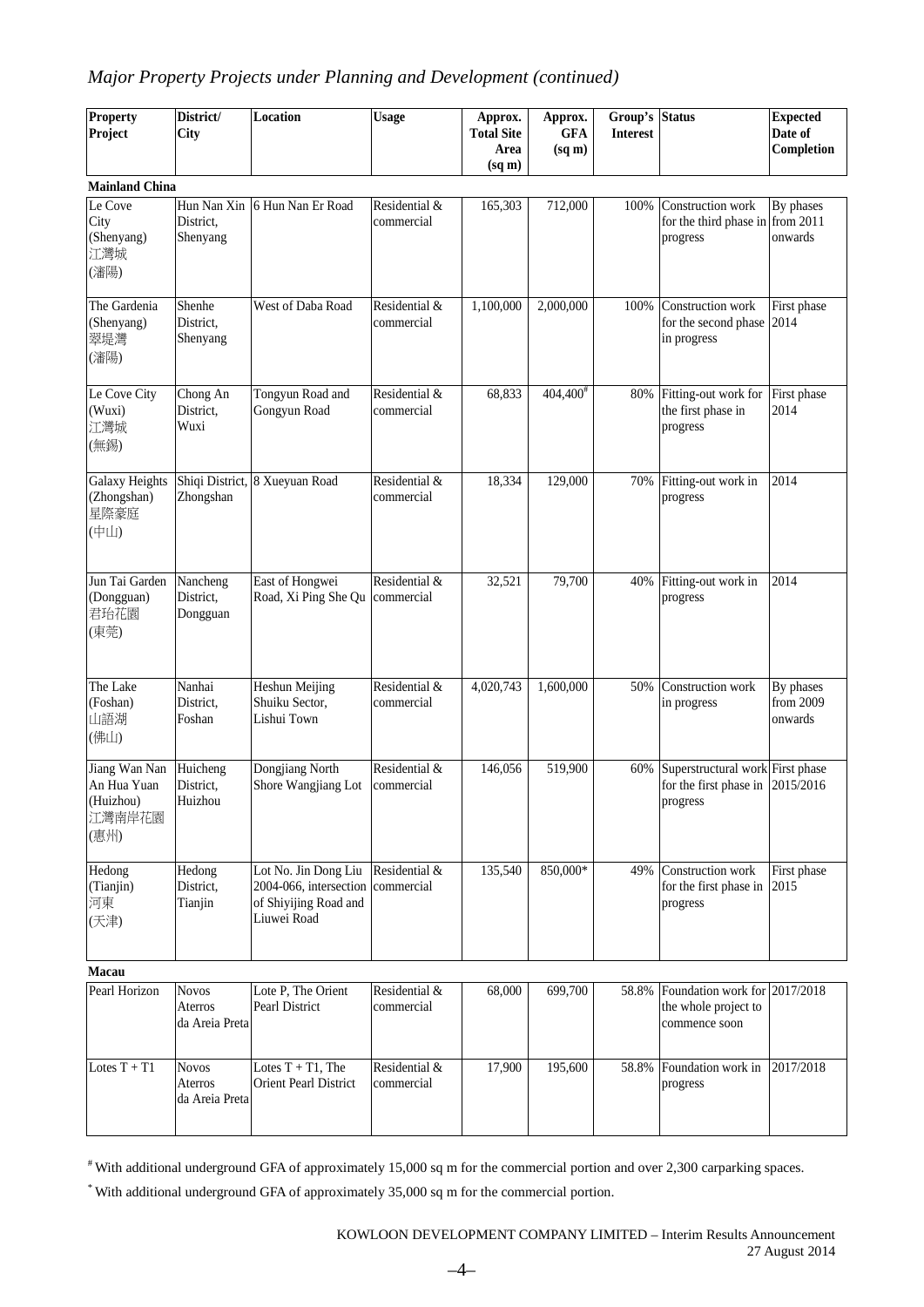## *Property Investment*

The Group's gross rental income from its property investment portfolio for the first six months of 2014 was HK\$166 million, an increase of 8.2% over the corresponding period in 2013, despite the disposal of the Group's two remaining batches of retail units at New Mandarin Plaza in Tsim Sha Tsui, Hong Kong in March and June 2013. Gross rental income from Pioneer Centre, the Group's flagship and core investment property in Hong Kong, increased 10.8% to HK\$144 million. Both retail spaces and offices owned by the Group were nearly fully let as of 30 June 2014.

## *Oil Business*

For the six months ended 30 June 2014, the oil segment recorded an operating loss of HK\$15.2 million compared to an operating loss of HK\$29.8 million for the same period in 2013. The continued loss in this segment was due to the fact that the normal oil production for the Group's South Alibek Oilfield in Kazakhstan (the "Oilfield") has not resumed since 1 January 2013, pending the approval of a gas flaring permit for the Oilfield from the government.

For the period under review, the decline in the oil segment operating loss compared to the same period in 2013 was largely due to the one-off exchange gain from the devaluation of Tenge, the local currency of Kazakhstan.

The management has been taking all necessary steps to obtain a gas flaring permit so as to enable the Oilfield to resume normal oil production as soon as possible. In addition, the Group also has been seeking a long-term solution to tackle the gas flaring issue in Kazakhstan, with various viable solutions having recently been assessed. However, the current disruption in normal oil production is expected to continue to impact adversely on the Group's earnings for this segment in the second half of 2014.

The Group's exposure in the oil business is through its 73.4%-owned listed subsidiary, Polytec Asset Holdings Limited ("Polytec Asset").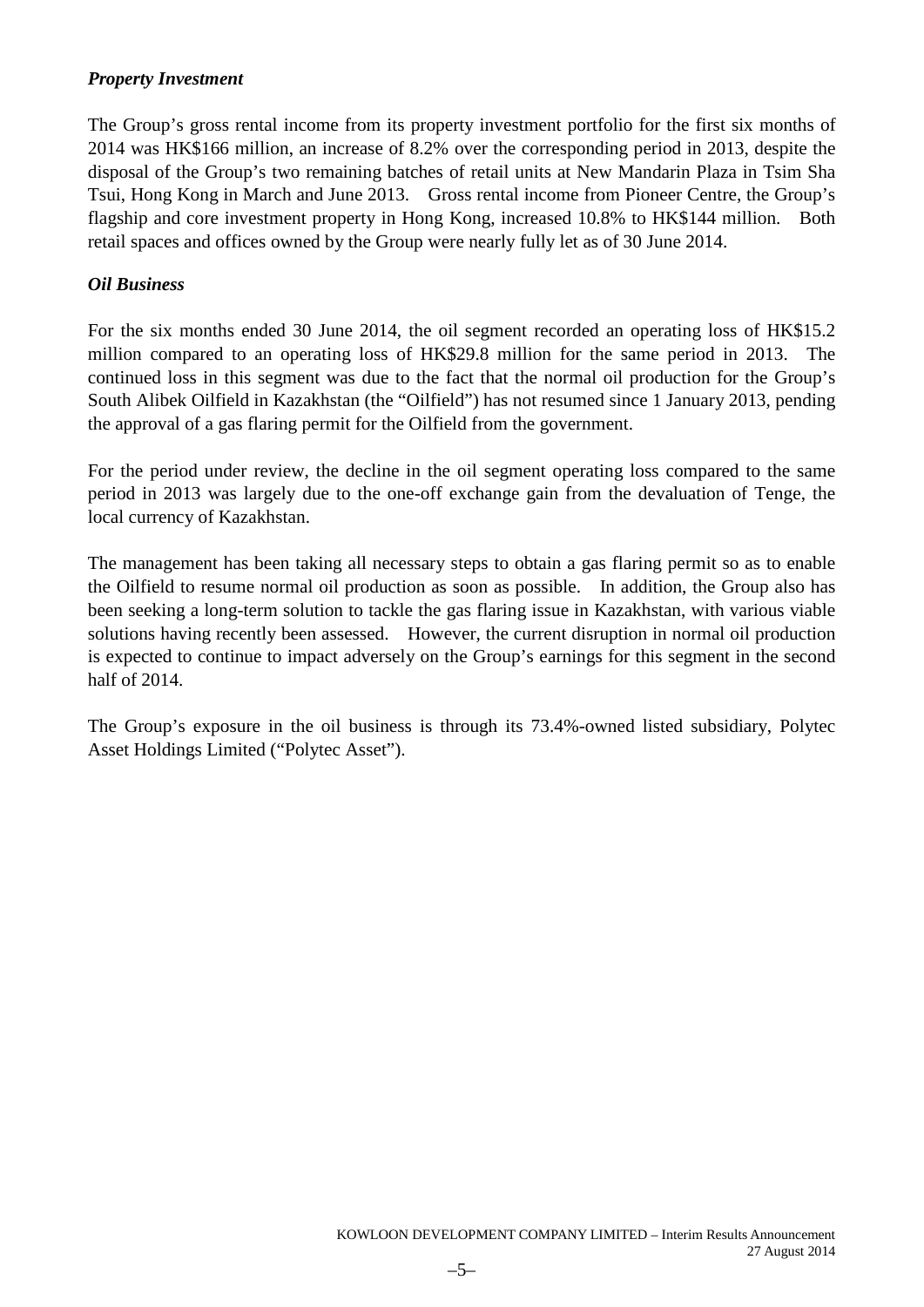## **PROSPECTS**

The US economy continues to improve, with a noticeable recovery in the labour market during the first half of 2014. However, the Fed's decision to end its asset purchase program in the fourth quarter of 2014 and market expectation of rate hikes next year may add some uncertainties over the sustainability of economic growth especially in the housing market. In Euroland, the overall economy remained weak in the first half of 2014, with economic activities in Germany and France losing momentum. In Mainland China, as the economic data for the second quarter were stronger than those in the first quarter, its economic growth will likely stay at 7.5% for the full year of 2014. However, if the property sector slows further, it may pose some downside risks to growth this year. Overall, the property markets in the Greater China region remain challenging for the rest of 2014.

In Hong Kong, the Group obtained the Occupation Permit for Cadogan in Kennedy Town in early August 2014 and we will re-launch the sales campaign once the fitting-out work is completed. With recent improving market sentiment, the Group may also re-launch the presale of the remaining units at Upper West, its 100%-owned development project in Tai Kok Tsui, later this year. The Group's development projects in Aberdeen and Hung Hom, which are currently at the preparation stage, are in the pipeline for presale in the coming 12 to 18 months.

The Group's development projects in Mainland China are progressing well. The presale for the first phase of the Group's 60%-owned luxury residential and commercial development project in Huizhou is expected to be launched in the fourth quarter of 2014. The Group is also expected to launch the presale for the second phase of Le Cove City in Wuxi in the middle of 2015, with the first phase of residential portion likely to be completed by the end of December 2014. In Shenyang, the Group is accelerating the pace of the sale/presale for the various phases of its two 100%-owned development projects, namely Le Cove City and The Gardenia.

In Macau, the presale for the Group's two luxury residential and commercial development projects in the Orient Pearl District held through Polytec Asset, namely Pearl Horizon and Lotes  $T + T1$ , have been put on hold since the new laws on property sale activities became effective on 1 June 2013. However, the presale of the two projects is expected to be re-launched after two years of their respective construction when all relevant requirements for presale can possibly be fulfilled.

Looking ahead, the presales of Cadogan will be recognised in the second half of 2014. Together with the on-going sale of the remaining residential units at MacPherson Residence, the Group's operating results for the second half of 2014 are expected to improve considerably compared to those in the first half of this year, barring any unforeseen events.

The management will closely monitor the developments in the global markets, especially in the property sector in the Greater China region. The Group intends to continue to accelerate its sale of various development projects in the region. In addition, with a cautious stance, the Group will continue to seek good investment opportunities to strengthen the development scale.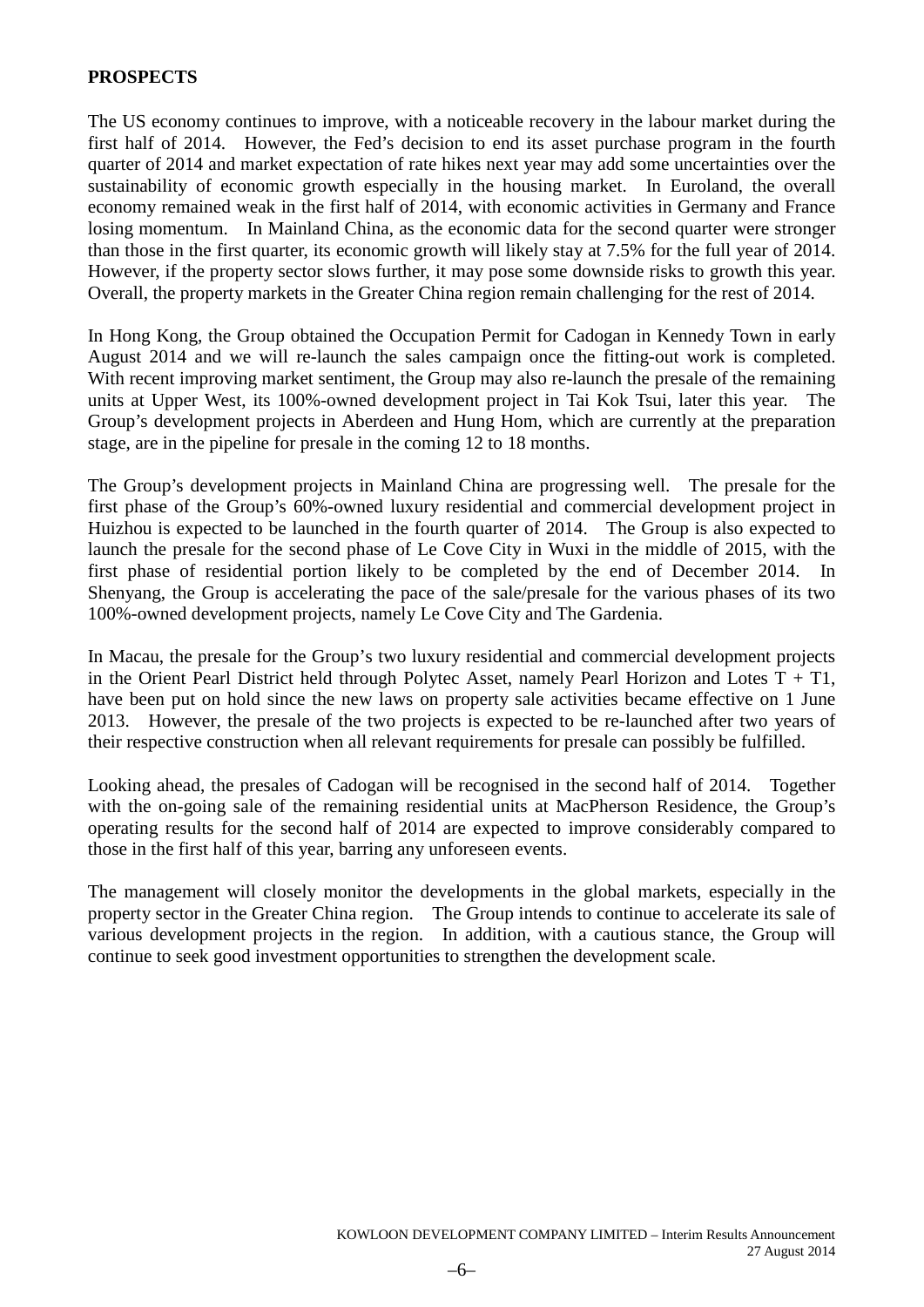## **INTERIM RESULTS**

The unaudited consolidated results of the Group for the six months ended 30 June 2014 together with the comparative figures of 2013 are as follows:

## **Consolidated Income Statement**

|                                              |                | <b>Six months ended 30 June</b> |             |  |
|----------------------------------------------|----------------|---------------------------------|-------------|--|
|                                              |                | 2014                            | 2013        |  |
|                                              | <b>Note</b>    | <b>HK\$'000</b>                 | HK\$'000    |  |
|                                              |                | (unaudited)                     | (unaudited) |  |
| <b>Turnover</b>                              | $\mathfrak{Z}$ | 906,713                         | 358,012     |  |
| Cost of sales                                |                | (452, 373)                      | (66,005)    |  |
| Other revenue                                |                | 20,281                          | 13,692      |  |
| Other net (loss)/income                      | $\overline{4}$ | (4,533)                         | 241,078     |  |
| Depreciation and amortisation                |                | (8,480)                         | (7, 376)    |  |
| Staff costs                                  |                | (84, 560)                       | (88, 359)   |  |
| Selling, marketing and distribution expenses |                | (67, 867)                       | (41, 442)   |  |
| Other operating expenses                     |                | (44,092)                        | (27, 564)   |  |
| Fair value changes on investment properties  |                | 106,163                         | 509,483     |  |
| <b>Profit from operations</b>                |                | 371,252                         | 891,519     |  |
| Finance costs                                | 5              | (73, 029)                       | (44,990)    |  |
| Share of losses of associated companies      |                | (4,940)                         | (157)       |  |
| Share of profits of joint ventures           |                | 67,828                          | 177,802     |  |
| Profit before taxation                       |                | 361,111                         | 1,024,174   |  |
| Income tax                                   | 6              | (58, 604)                       | (32, 154)   |  |
| <b>Profit for the period</b>                 |                | 302,507                         | 992,020     |  |
| <b>Attributable to:</b>                      |                |                                 |             |  |
| Shareholders of the Company                  |                | 298,753                         | 982,015     |  |
| Non-controlling interests                    |                | 3,754                           | 10,005      |  |
| Profit for the period                        |                | 302,507                         | 992,020     |  |
| <b>Earnings per share – Basic/Diluted</b>    | $\overline{7}$ | <b>HK\$0.26</b>                 | HK\$0.85    |  |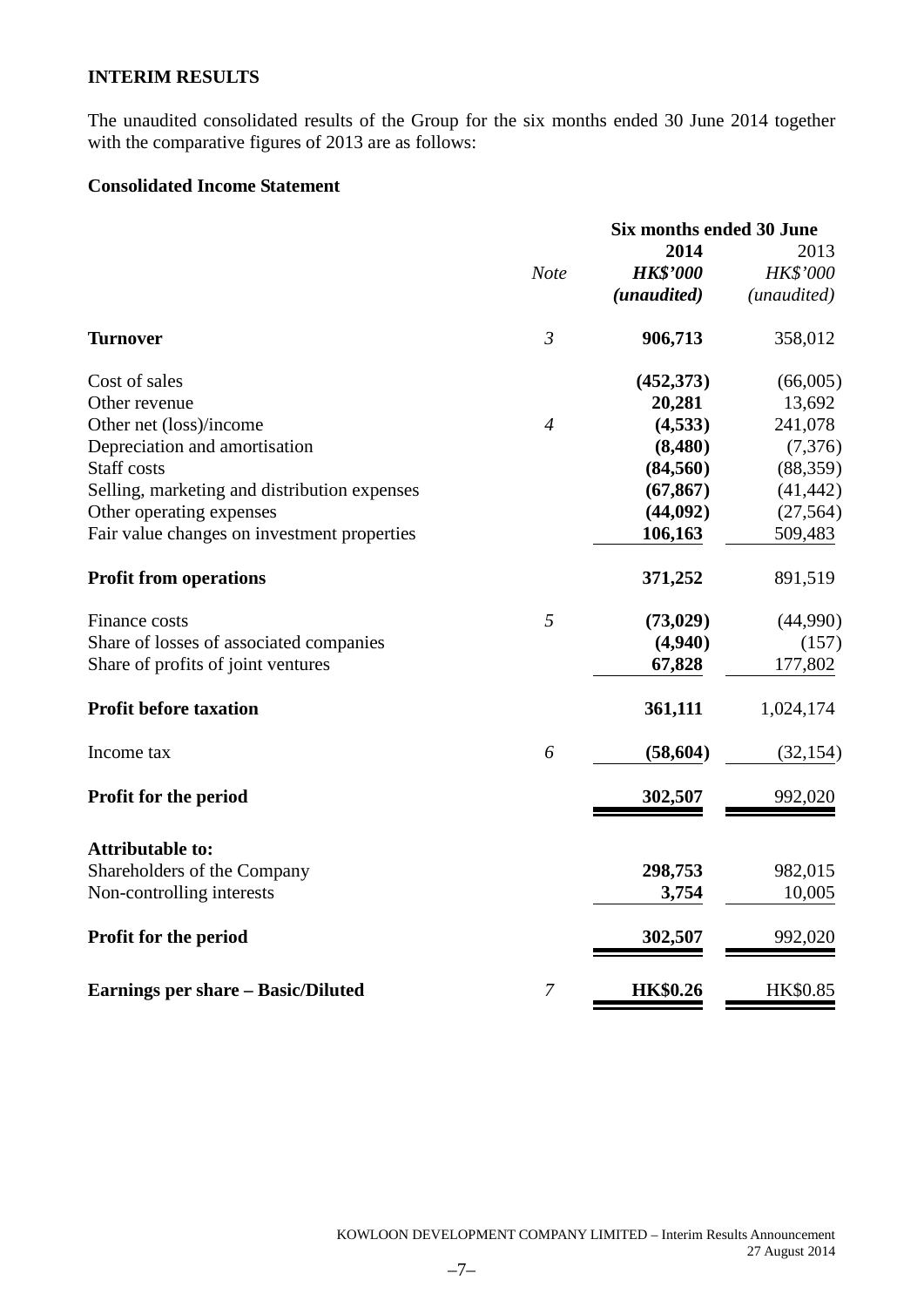## **Consolidated Statement of Comprehensive Income**

|                                                                | Six months ended 30 June |               |
|----------------------------------------------------------------|--------------------------|---------------|
|                                                                | 2014                     | 2013          |
|                                                                | <b>HK'000</b>            | <b>HK'000</b> |
|                                                                | (unaudited)              | (unaudited)   |
| <b>Profit for the period</b>                                   | 302,507                  | 992,020       |
| Other comprehensive income for the period                      |                          |               |
| Items that may be reclassified subsequently to profit or loss: |                          |               |
| Exchange differences on translation of accounts of overseas    |                          |               |
| subsidiaries                                                   | (37,269)                 | 65,120        |
| Changes in fair value of available-for-sale investments        | (1,589)                  | 397           |
| Changes in fair value of interests in property development     | 313,903                  | 112,165       |
| Share of other comprehensive income of joint ventures and      |                          |               |
| associated companies                                           | (36, 458)                | 64,864        |
|                                                                | 238,587                  | 242,546       |
| Total comprehensive income for the period                      | 541,094                  | 1,234,566     |
| <b>Attributable to:</b>                                        |                          |               |
| Shareholders of the Company                                    | 459,381                  | 1,188,935     |
| Non-controlling interests                                      | 81,713                   | 45,631        |
| Total comprehensive income for the period                      | 541,094                  | 1,234,566     |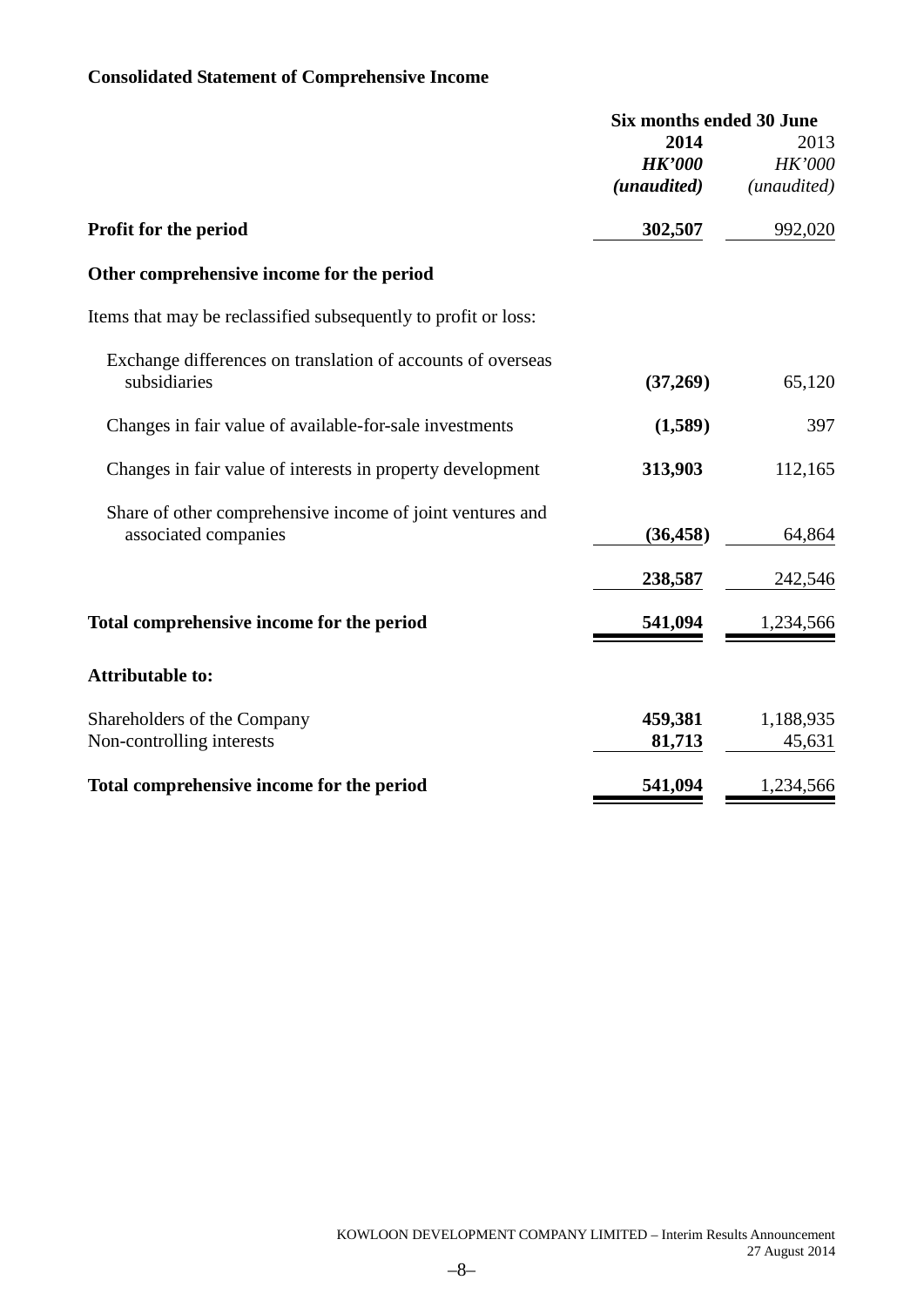## **Consolidated Balance Sheet**

|                                       | Note | At 30 June 2014<br><b>HK\$'000</b> |            | At 31 December 2013<br>HK\$'000 |            |
|---------------------------------------|------|------------------------------------|------------|---------------------------------|------------|
|                                       |      | (unaudited)                        |            | (audited)                       |            |
| <b>Non-current assets</b>             |      |                                    |            |                                 |            |
| <b>Fixed assets</b>                   |      |                                    |            |                                 |            |
| - Investment properties               |      |                                    | 10,378,065 |                                 | 10,268,917 |
| - Leasehold land held for own use     |      |                                    | 213,186    |                                 | 216,489    |
| - Other property, plant and equipment |      |                                    | 1,049,740  |                                 | 1,052,394  |
|                                       |      |                                    | 11,640,991 |                                 | 11,537,800 |
| Oil exploitation assets               |      |                                    | 83,972     |                                 | 84,322     |
| Interests in property development     |      |                                    | 12,231,722 |                                 | 11,917,819 |
| Interest in joint ventures            |      |                                    | 2,740,778  |                                 | 2,686,880  |
| Interest in associated companies      |      |                                    | 2,335,343  |                                 | 2,401,667  |
| <b>Financial investments</b>          |      |                                    | 695        |                                 | 2,284      |
| Loans and advances                    |      |                                    | 30,585     |                                 | 32,741     |
| Deferred tax assets                   |      |                                    | 100,543    |                                 | 100,579    |
|                                       |      |                                    | 29,164,629 |                                 | 28,764,092 |
| <b>Current assets</b>                 |      |                                    |            |                                 |            |
| Inventories                           |      | 15, 145, 528                       |            | 14,942,538                      |            |
| Trade and other receivables           | 9    | 862,040                            |            | 629,309                         |            |
| Loans and advances                    |      | 13,120                             |            | 12,748                          |            |
| Amounts due from joint ventures       |      | 46,609                             |            | 56,576                          |            |
| Financial investments                 |      | 15,890                             |            | 97,951                          |            |
| Pledged bank deposits                 |      | 21,692                             |            | 32,834                          |            |
| Cash and cash equivalents             |      | 721,927                            |            | 623,966                         |            |
|                                       |      | 16,826,806                         |            | 16,395,922                      |            |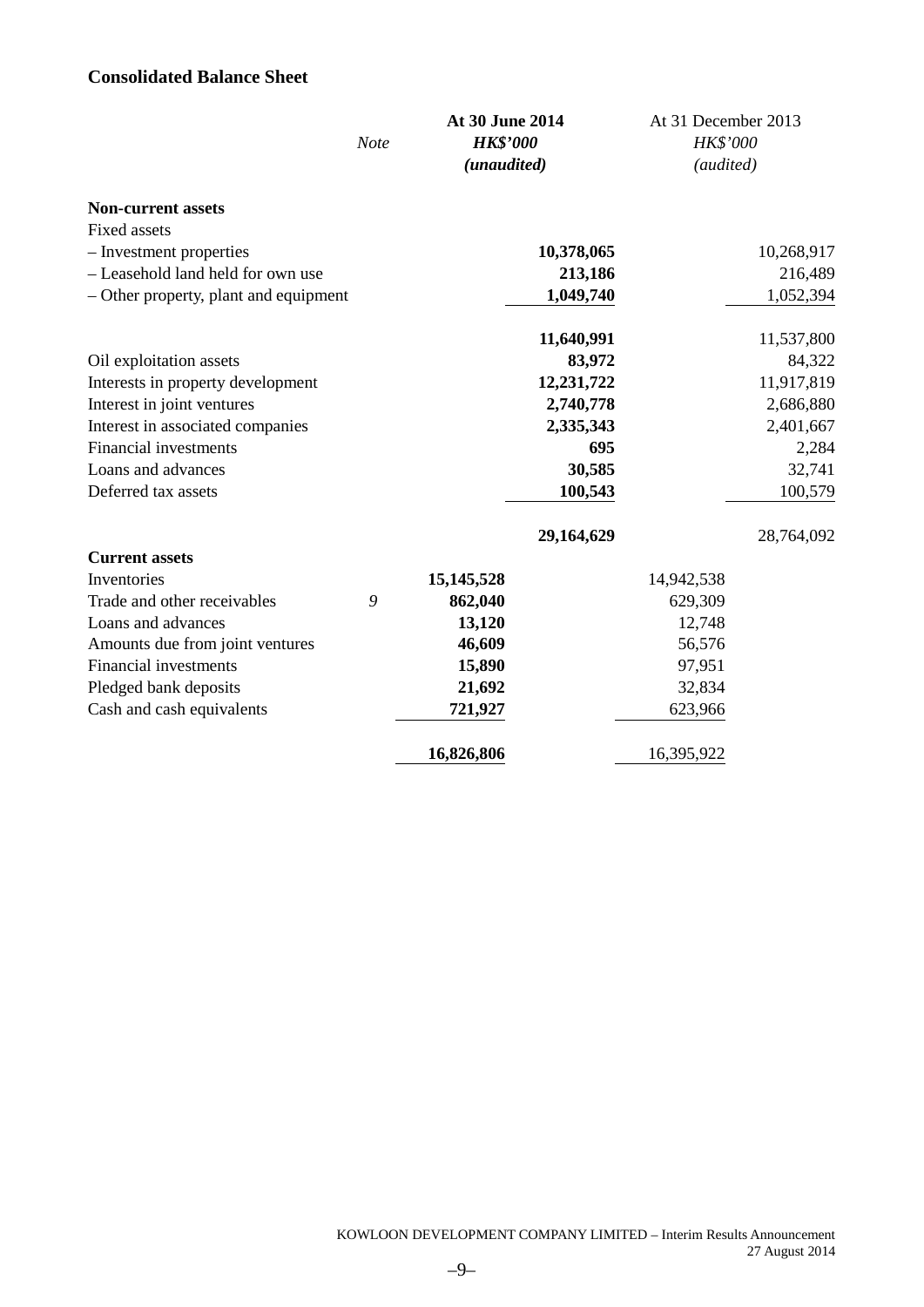|                                              | Note | At 30 June 2014<br><b>HK\$'000</b> |            | At 31 December 2013<br>HK\$'000 |            |
|----------------------------------------------|------|------------------------------------|------------|---------------------------------|------------|
|                                              |      | (unaudited)                        |            | (audited)                       |            |
| <b>Current liabilities</b>                   |      |                                    |            |                                 |            |
| Trade and other payables                     | 10   | 3,901,421                          |            | 3,034,768                       |            |
| Amounts due to non-controlling               |      |                                    |            |                                 |            |
| interests                                    |      | 200,000                            |            | 200,000                         |            |
| Amount due to a joint venture                |      | 782,991                            |            | 790,480                         |            |
| <b>Bank loans</b>                            |      | 1,823,778                          |            | 1,334,314                       |            |
| <b>Current</b> taxation                      |      | 267,346                            |            | 253,722                         |            |
|                                              |      | 6,975,536                          |            | 5,613,284                       |            |
| Net current assets                           |      |                                    | 9,851,270  |                                 | 10,782,638 |
| <b>Total assets less current liabilities</b> |      |                                    | 39,015,899 |                                 | 39,546,730 |
| <b>Non-current liabilities</b>               |      |                                    |            |                                 |            |
| Loan from ultimate holding company           |      | 9,272,654                          |            | 9,328,289                       |            |
| <b>Bank</b> loans                            |      | 3,298,598                          |            | 3,861,567                       |            |
| Other payables                               |      | 37,525                             |            | 41,416                          |            |
| Deferred tax liabilities                     |      | 879,381                            |            | 881,590                         |            |
|                                              |      |                                    | 13,488,158 |                                 | 14,112,862 |
| <b>NET ASSETS</b>                            |      |                                    | 25,527,741 |                                 | 25,433,868 |
| <b>Capital and reserves</b>                  |      |                                    |            |                                 |            |
| Share capital                                | 11   |                                    | 8,417,472  |                                 | 115,068    |
| Share premium                                | 11   |                                    |            |                                 | 8,302,404  |
| Reserves                                     |      |                                    | 13,878,373 |                                 | 13,833,237 |
| Total equity attributable to the             |      |                                    |            |                                 |            |
| shareholders of the Company                  |      |                                    | 22,295,845 |                                 | 22,250,709 |
| <b>Non-controlling interests</b>             |      |                                    | 3,231,896  |                                 | 3,183,159  |
| <b>TOTAL EQUITY</b>                          |      |                                    | 25,527,741 |                                 | 25,433,868 |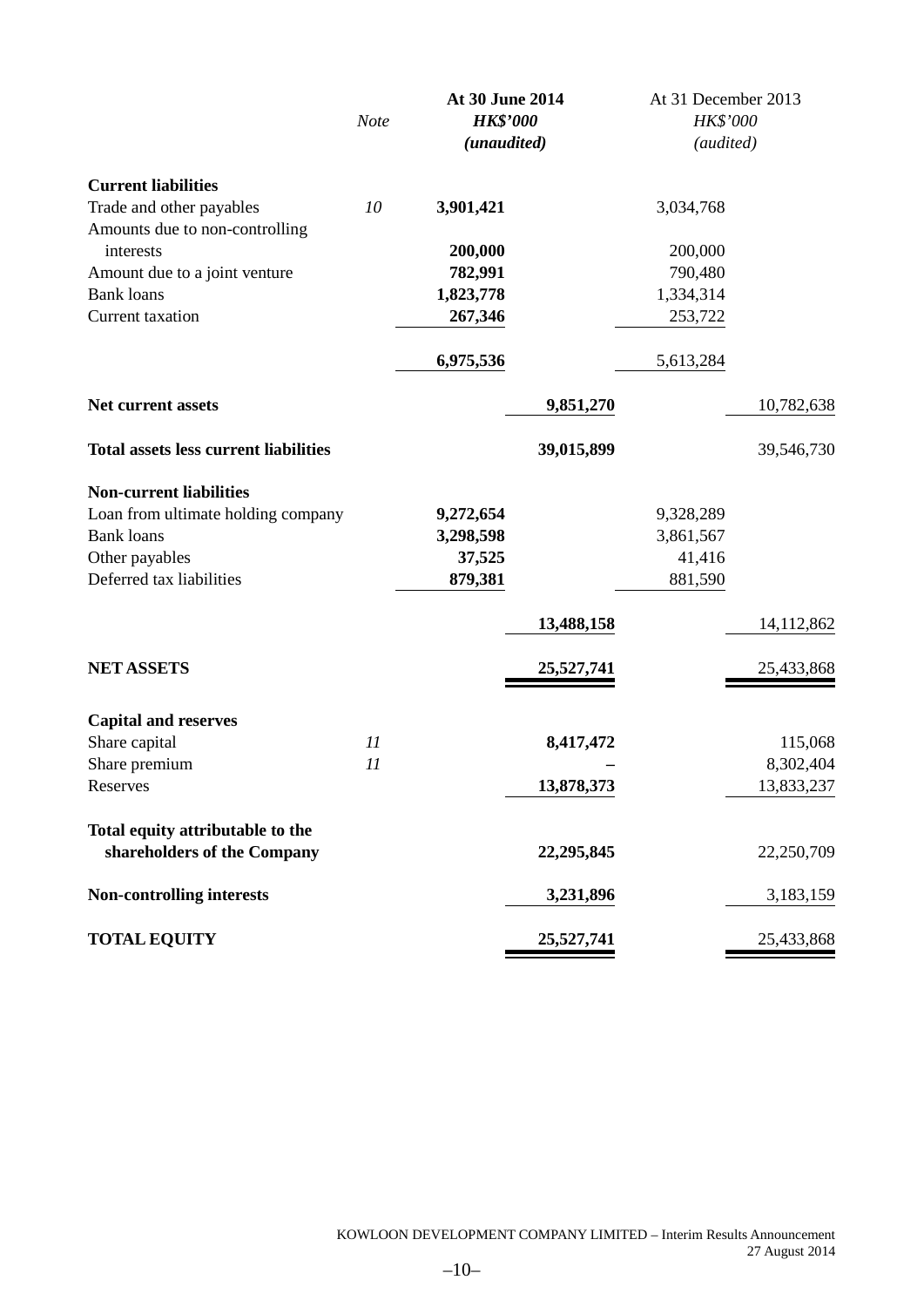#### *Notes*

#### **1 Basis of preparation**

The unaudited interim financial report has been prepared in accordance with the applicable disclosure provisions of the Rules Governing the Listing of Securities on The Stock Exchange of Hong Kong Limited, including compliance with Hong Kong Accounting Standard ("HKAS") 34, "Interim financial reporting", issued by the Hong Kong Institute of Certified Public Accountants ("HKICPA").

The interim financial report has been prepared in accordance with the same accounting policies adopted in the 2013 annual accounts, except for the accounting policy changes that are expected to be reflected in the 2014 annual accounts. Details of these changes in accounting policies are set out in note 2.

The preparation of an interim financial report in conformity with HKAS 34 requires management to make judgements, estimates and assumptions that affect the application of policies and reported amounts of assets and liabilities, income and expenses on a year to date basis. Actual results may differ from these estimates.

#### **2 Changes in accounting policies**

The HKICPA has issued a number of amendments to Hong Kong Financial Reporting Standards and one new interpretation that are first effective for the current accounting period of the Group. None of these developments has had a material effect on how the Group's results and financial position for the current or prior periods have been prepared or presented. The Group has not applied any new standard or interpretation that is not yet effective for the current accounting period.

#### **3 Segment reporting**

The Group manages its business by a mixture of both business lines and geography. In a manner consistent with the way in which information is reported internally to the Group's top management for the purposes of assessing segment performance and allocating resources between segments, the Group has identified the following six reportable segments.

- Property development segment (Hong Kong/Mainland China/Macau): the development and sales of properties and interests in property development. Given the importance of the property development division to the Group, the Group's property development business is segregated further into three reportable segments on a geographical basis.
- Property investment segment: the leasing of properties to generate rental income and to gain from the appreciation in the properties' values in the long term.
- Oil segment: oil exploration and production.
- Other businesses segment: mainly includes financial investments, the provision of finance services, income from the sale of ice and the provision of cold storage services and treasury operations.

Turnover comprises mainly rental income from properties, gross proceeds from sales of properties, crude oil and interest income.

Reporting segment profit represents profit before taxation after excluding fair value changes on investment properties, finance costs, exceptional items and head office and corporate income/expenses.

Segment assets include all tangible, intangible assets and current assets with the exception of deferred tax assets and other corporate assets.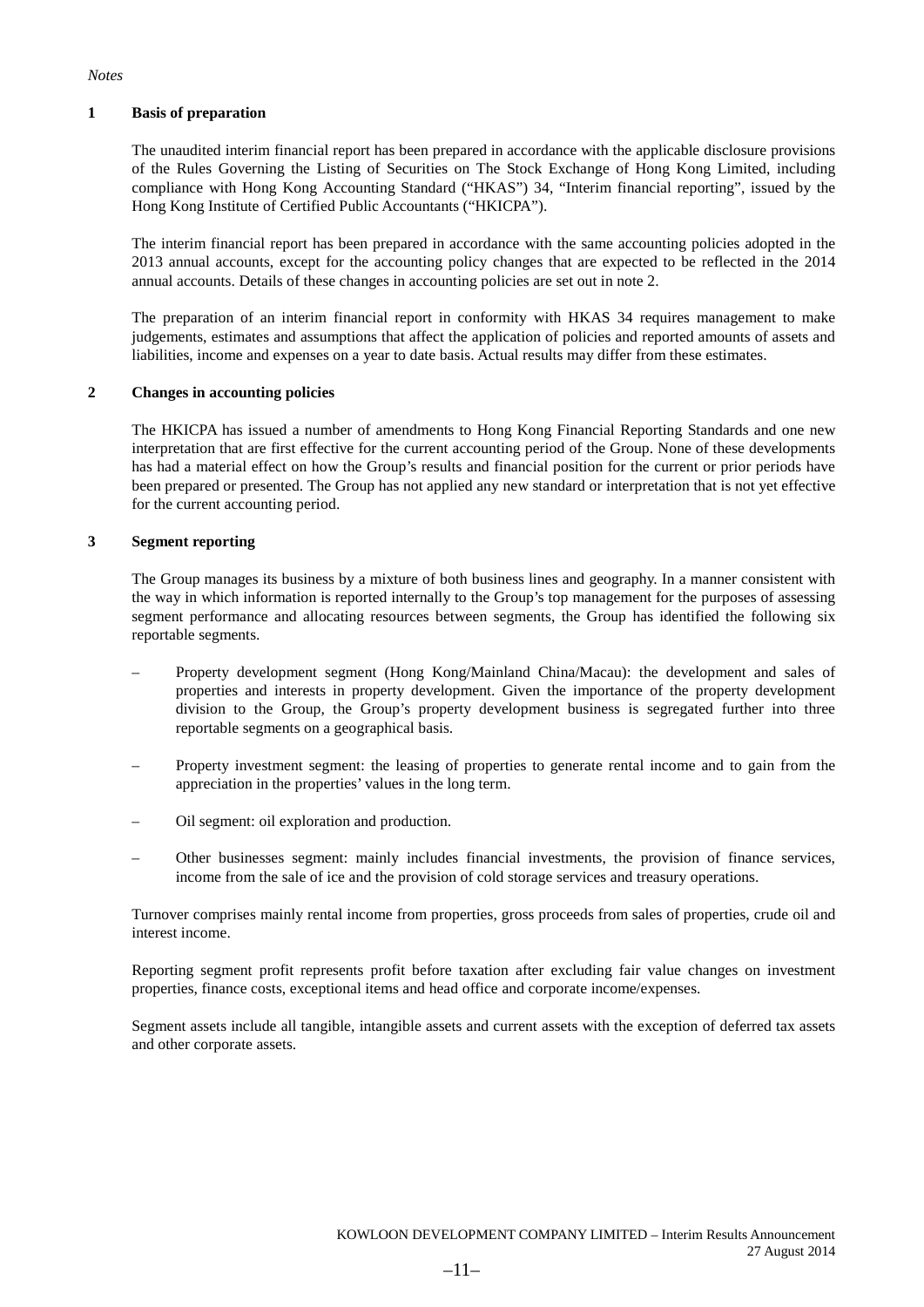#### **3 Segment reporting** *(continued)*

Information regarding the Group's reportable segments as provided to the Group's top management for the purposes of resource allocation and assessment of segment performance for the period is set out below.

|                                                                                     |                      |                      |                 | Six months ended 30 June 2014 |                 |                 |                 |  |  |
|-------------------------------------------------------------------------------------|----------------------|----------------------|-----------------|-------------------------------|-----------------|-----------------|-----------------|--|--|
|                                                                                     |                      | Property development |                 |                               |                 |                 |                 |  |  |
|                                                                                     |                      |                      | Mainland        |                               | Property        |                 |                 |  |  |
|                                                                                     | Consolidated         | <b>Hong Kong</b>     | China           | Macau                         | investment      | Oil             | <b>Others</b>   |  |  |
|                                                                                     | <b>HK\$'000</b>      | <b>HK\$'000</b>      | <b>HK\$'000</b> | <b>HK\$'000</b>               | <b>HK\$'000</b> | <b>HK\$'000</b> | <b>HK\$'000</b> |  |  |
| Turnover                                                                            | 906,713              | 439,122              | 190,767         | 12,000                        | 165,836         | 35,209          | 63,779          |  |  |
| Reportable segment profit<br>Fair value changes on                                  | 357,396              | 129,911              | 34,866          | 11,533                        | 180,787         | (15, 161)       | 15,460          |  |  |
| investment properties<br>Share of fair value changes on<br>investment properties of | 106,163              |                      |                 |                               | 106,163         |                 |                 |  |  |
| a joint venture                                                                     | 18,920               |                      |                 |                               | 18,920          |                 |                 |  |  |
| Head office and corporate expenses                                                  | (48, 339)            |                      |                 |                               |                 |                 |                 |  |  |
| Finance costs                                                                       | (73,029)             |                      |                 |                               |                 |                 |                 |  |  |
| Profit before taxation                                                              | 361,111              |                      |                 |                               |                 |                 |                 |  |  |
| Share of losses of                                                                  |                      |                      |                 |                               |                 |                 |                 |  |  |
| associated companies<br>Share of profits of                                         | (4,940)              |                      | (5,514)         |                               |                 |                 | 574             |  |  |
| joint ventures                                                                      | 67,828               |                      | 27,150          |                               | 40,678          |                 |                 |  |  |
|                                                                                     |                      |                      |                 | Six months ended 30 June 2013 |                 |                 |                 |  |  |
|                                                                                     | Property development |                      |                 |                               |                 |                 |                 |  |  |
|                                                                                     |                      |                      | Mainland        |                               | Property        |                 |                 |  |  |
|                                                                                     | Consolidated         | Hong Kong            | China           | Macau                         | investment      | <b>Oil</b>      | Others          |  |  |
|                                                                                     | HK\$'000             | HK\$'000             | HK\$'000        | HK\$'000                      | HK\$'000        | HK\$'000        | HK\$'000        |  |  |
| Turnover                                                                            | 358,012              | 26,000               | 101,953         | 190                           | 153,264         | 19,009          | 57,596          |  |  |
|                                                                                     |                      |                      |                 |                               |                 |                 |                 |  |  |
| Reportable segment profit                                                           | 266,921              | 30,839               | 59,057          | 2,726                         | 164,195         | (29, 839)       | 39,943          |  |  |
| Other net income                                                                    | 237,467              | 5,218                |                 |                               | 232,249         |                 |                 |  |  |
| Fair value changes on                                                               |                      |                      |                 |                               |                 |                 |                 |  |  |
| investment properties                                                               | 509,483              |                      |                 | ÷                             | 509,483         |                 |                 |  |  |
| Share of fair value changes on<br>investment properties of                          |                      |                      |                 |                               |                 |                 |                 |  |  |
| a joint venture                                                                     | 95,920               |                      |                 |                               | 95,920          |                 |                 |  |  |
| Head office and corporate expenses                                                  | (40,627)             |                      |                 |                               |                 |                 |                 |  |  |
| Finance costs                                                                       | (44,990)             |                      |                 |                               |                 |                 |                 |  |  |
| Profit before taxation                                                              | 1,024,174            |                      |                 |                               |                 |                 |                 |  |  |
| Share of losses of                                                                  |                      |                      |                 |                               |                 |                 |                 |  |  |
| associated companies                                                                | (157)                |                      | (3,170)         |                               |                 |                 | 3,013           |  |  |
| Share of profits of                                                                 |                      |                      |                 |                               |                 |                 |                 |  |  |
| joint ventures                                                                      | 177,802              |                      | 60,879          |                               | 116,923         |                 |                 |  |  |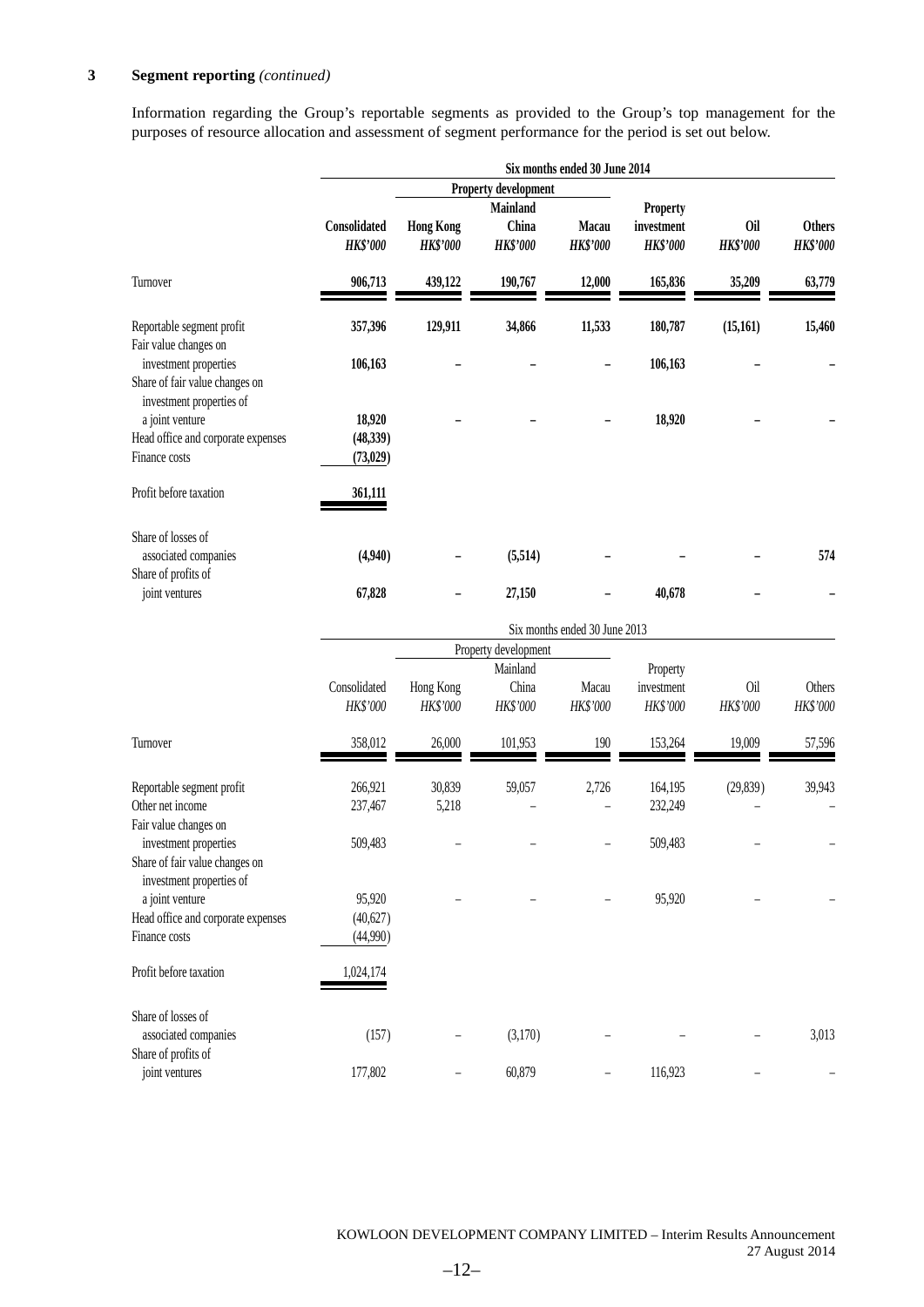|                                                                                                                                            |                                                      |                                     |                          | At 30 June 2014          |                                    |                               |                                  |
|--------------------------------------------------------------------------------------------------------------------------------------------|------------------------------------------------------|-------------------------------------|--------------------------|--------------------------|------------------------------------|-------------------------------|----------------------------------|
|                                                                                                                                            |                                                      |                                     | Property development     |                          |                                    |                               |                                  |
|                                                                                                                                            |                                                      |                                     | Mainland                 |                          | <b>Property</b>                    |                               |                                  |
|                                                                                                                                            | Consolidated<br><b>HK\$'000</b>                      | <b>Hong Kong</b><br><b>HK\$'000</b> | China<br><b>HK\$'000</b> | Macau<br><b>HK\$'000</b> | investment<br><b>HK\$'000</b>      | <b>Oil</b><br><b>HK\$'000</b> | <b>Others</b><br><b>HK\$'000</b> |
| Reportable segment assets<br>Deferred tax assets<br>Pledged bank deposits<br>Cash and cash equivalents<br>Head office and corporate assets | 45,126,855<br>100,543<br>21,692<br>721,927<br>20,418 | 8,148,975                           | 13,074,636               | 10,985,732               | 11,447,972                         | 1,104,231                     | 365,309                          |
| Consolidated total assets                                                                                                                  | 45,991,435                                           |                                     |                          |                          |                                    |                               |                                  |
| Interest in associated companies<br>Interest in and amounts due from                                                                       | 2,335,343                                            |                                     | 2,312,566                |                          |                                    |                               | 22,777                           |
| joint ventures                                                                                                                             | 2,787,387                                            |                                     | 1,734,942                |                          | 1,052,445                          |                               |                                  |
|                                                                                                                                            |                                                      |                                     |                          | At 31 December 2013      |                                    |                               |                                  |
|                                                                                                                                            |                                                      |                                     | Property development     |                          |                                    |                               |                                  |
|                                                                                                                                            |                                                      |                                     | Mainland                 |                          |                                    |                               |                                  |
|                                                                                                                                            | Consolidated<br>HK\$'000                             | Hong Kong<br>HK\$'000               | China<br>HK\$'000        | Macau<br>HK\$'000        | Property<br>investment<br>HK\$'000 | <b>Oil</b><br>HK\$'000        | Others<br>HK\$'000               |
| Reportable segment assets<br>Deferred tax assets<br>Pledged bank deposits<br>Cash and cash equivalents<br>Head office and corporate assets | 44,389,965<br>100,579<br>32,834<br>623,966<br>12,670 | 7,877,617                           | 12,845,302               | 10,792,824               | 11,309,742                         | 1,116,039                     | 448,441                          |
| Consolidated total assets                                                                                                                  | 45,160,014                                           |                                     |                          |                          |                                    |                               |                                  |
| Interest in associated companies<br>Interest in and amounts due from                                                                       | 2,401,667                                            |                                     | 2,379,464                |                          |                                    |                               | 22,203                           |
| joint ventures                                                                                                                             | 2,743,456                                            | $\overline{\phantom{0}}$            | 1,713,688                | $\overline{\phantom{0}}$ | 1,029,768                          |                               |                                  |

#### **4 Other net (loss)/income**

Other net (loss)/income mainly represents a fair value loss on held for trading listed investments of HK\$4,533,000 (six months ended 30 June 2013: gain of HK\$1,431,000). For the six months ended 30 June 2013, other net income also included a net gain on disposal of investment properties of HK\$232,249,000 and impairment on properties written back of HK\$5,218,000.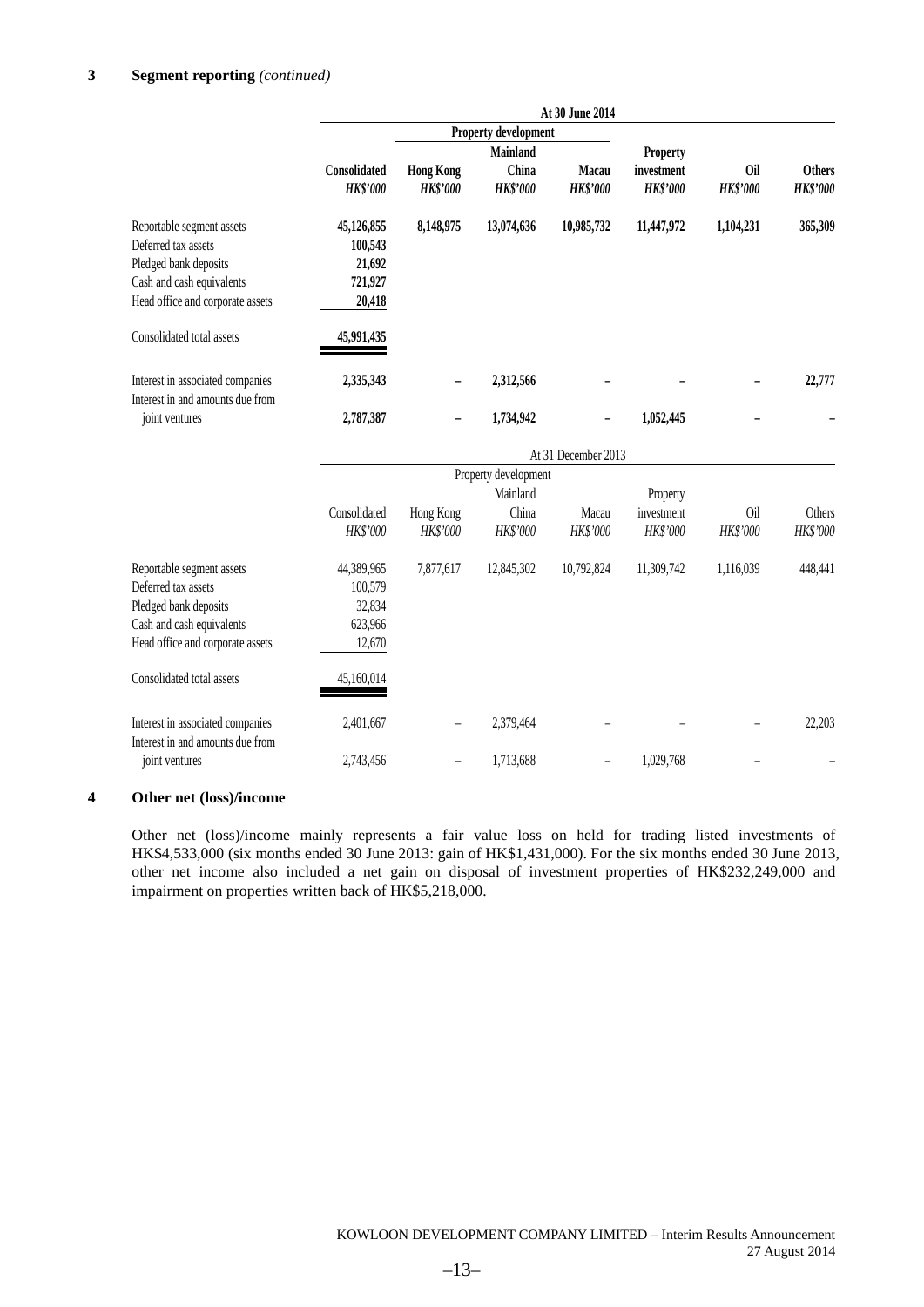#### **5 Finance costs**

|                                                | Six months ended 30 June |                 |
|------------------------------------------------|--------------------------|-----------------|
|                                                | 2014                     | 2013            |
|                                                | <b>HK\$'000</b>          | <b>HK\$'000</b> |
| Interest on bank loans and overdrafts          | 53,702                   | 52,665          |
| Interest on loan from ultimate holding company | 71,707                   | 48,406          |
| Less: Amount capitalised                       | (52, 380)                | (56,081)        |
|                                                | 73,029                   | 44.990          |

#### **6 Income tax**

| Six months ended 30 June |                  |  |
|--------------------------|------------------|--|
| 2014<br><b>HK\$'000</b>  | 2013<br>HK\$'000 |  |
|                          |                  |  |
|                          |                  |  |
| 42,568                   | 30,644           |  |
| 14,647                   | 6,644            |  |
| 57,215                   | 37,288           |  |
| 2,395                    | 5,055            |  |
| (1,006)                  | (10, 189)        |  |
| 58,604                   | 32,154           |  |
|                          |                  |  |

The provision for Hong Kong profits tax is calculated at 16.5% (six months ended 30 June 2013: 16.5%) of the estimated assessable profits for the six months ended 30 June 2014. Tax levied in jurisdictions outside Hong Kong is charged at the appropriate rates of taxation currently ruling in the relevant jurisdictions.

Under the Provisional Regulations on LAT in Mainland China, all gains arising from transfer of real estate property in Mainland China are subject to LAT at progressive rates ranging from 30% to 60% on the appreciation of the land value, being the proceeds of sales of properties less deductible expenditure including the cost of land use rights, borrowings costs and all property development expenditure.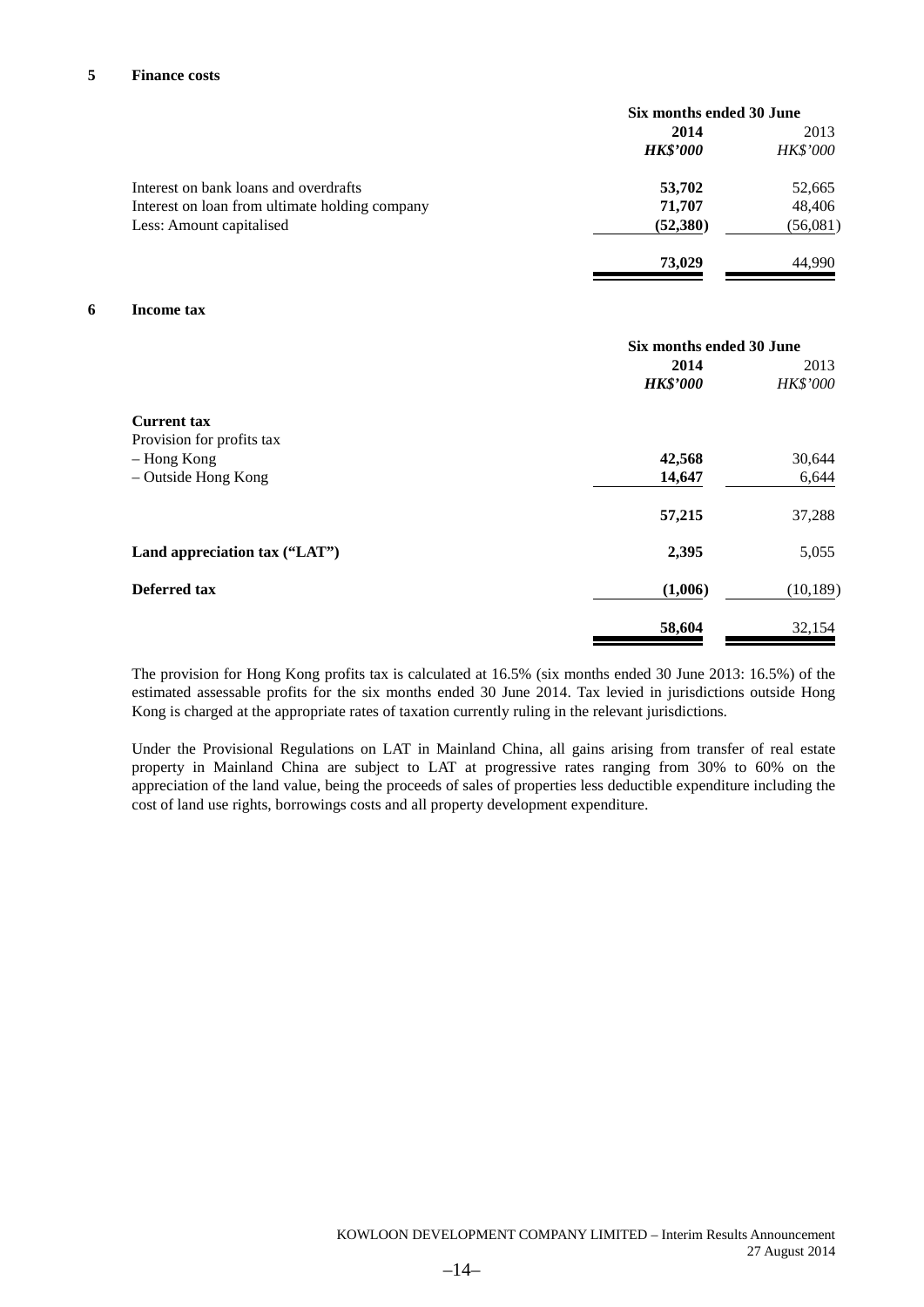#### **7 Earnings per share**

#### **(a) Basic earnings per share**

The calculation of basic earnings per share is based on the profit attributable to the shareholders of the Company of HK\$298,753,000 (six months ended 30 June 2013: HK\$982,015,000) and the weighted average number of ordinary shares in issue during the period of 1,150,681,275 (six months ended 30 June 2013: 1,150,681,275).

#### **(b) Diluted earnings per share**

There were no dilutive potential shares in existence during the six months ended 30 June 2014 and 2013.

#### **8 Dividends**

|                 | Six months ended 30 June |
|-----------------|--------------------------|
| 2014            | 2013                     |
| <b>HK\$'000</b> | <b>HK\$'000</b>          |
|                 |                          |
| 241,643         | 241.643                  |
|                 |                          |

The interim dividend declared after the interim period has not been recognised as a liability at the interim period end date.

#### **9 Trade and other receivables**

Included in this item are trade receivables (net of impairment losses for bad and doubtful debts) with an ageing analysis as follows:

| At 30 June      | At 31 December  |
|-----------------|-----------------|
| 2014            | 2013            |
| <b>HK\$'000</b> | <b>HK\$'000</b> |
| 535,076         | 344,628         |
| 594             | 1,239           |
| 7,120           | 5,528           |
| 542,790         | 351,395         |
| 35,847          | 70,792          |
| 283,403         | 207,122         |
| 862,040         | 629,309         |
|                 |                 |

The Group maintains a defined credit policy. An ageing analysis of trade receivables is prepared on a regular basis and is closely monitored to minimise any credit risk associated with receivables.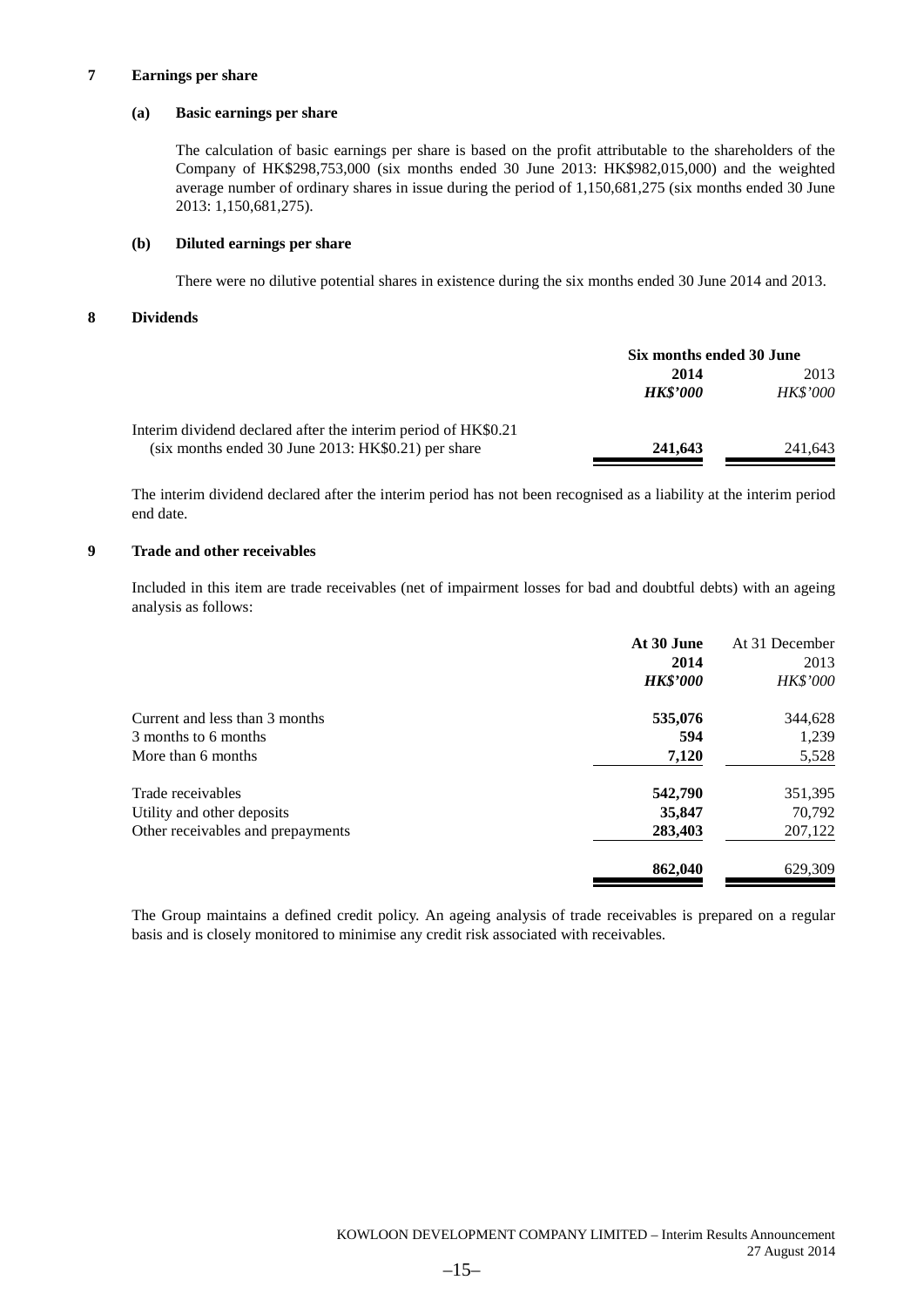#### **10 Trade and other payables**

Included in this item are trade payables with an ageing analysis as follows:

|                                         | At 30 June      | At 31 December |
|-----------------------------------------|-----------------|----------------|
|                                         | 2014            | 2013           |
|                                         | <b>HK\$'000</b> | HK\$'000       |
| Not yet due or on demand                | 841,769         | 773,047        |
| Within 3 months                         | 40,499          | 40,066         |
| 3 months to 6 months                    | 67              | 53             |
| More than 6 months                      | 28,600          | 29,670         |
| Trade payables                          | 910,935         | 842,836        |
| Rental and other deposits               | 76,193          | 73,121         |
| Other payables and accrued expenses     | 634,961         | 191,495        |
| Deposits received on sale of properties | 2,279,332       | 1,927,316      |
|                                         | 3,901,421       | 3,034,768      |
|                                         |                 |                |

#### **11 Share capital and Share premium**

Under the new Hong Kong Companies Ordinance (Cap. 622), which commenced operation on 3 March 2014, the concepts of "authorised share capital" and "par value" no longer exist. As part of the transition to the no-par value regime, the amounts standing to the credit of the share premium account on 3 March 2014 has become part of the company's share capital, under the transitional provisions set out in section 37 of Schedule 11 to the new Hong Kong Companies Ordinance (Cap. 622). These changes do not have an impact on the number of shares in issue or the relative entitlement of any of the shareholders.

#### **12 Oil production assets and Oil exploitation assets**

As at 30 June 2014, the Group has oil production assets of HK\$991,498,000 (31 December 2013: HK\$992,961,000) (included in fixed assets) and oil exploitation assets of HK\$83,972,000 (31 December 2013: HK\$84,322,000). Oil production assets and oil exploitation assets are stated at cost less accumulated depreciation/amortisation and impairment losses.

As at 30 June 2014, the Group assessed the value of the oil production assets and exploitation assets. As the recoverable amount of the oil production assets and exploitation assets exceeded their carrying value, no further impairment loss is considered necessary for the period ended 30 June 2014.

## **FINANCIAL REVIEW**

#### *Financial resources and bank borrowings*

As at 30 June 2014, the Group had total bank borrowings of HK\$5,122 million (31 December 2013: HK\$5,196 million), with HK\$1,824 million being repayable within one year and HK\$3,298 million being repayable beyond one year. The Group's net borrowings position, after taking into account cash and cash equivalents of HK\$722 million, was HK\$4,400 million as at 30 June 2014, reduced by HK\$172 million in the first half of 2014. Loan from ultimate holding company amounted to HK\$9,273 million as at 30 June 2014, which showed a slight decrease of HK\$55 million compared with 31 December 2013.

The Group's gearing ratio (calculated on the basis of net bank borrowings and loan from ultimate holding company over equity attributable to shareholders of the Company) stood at 61.3% as at 30 June 2014 (31 December 2013: 62.5%).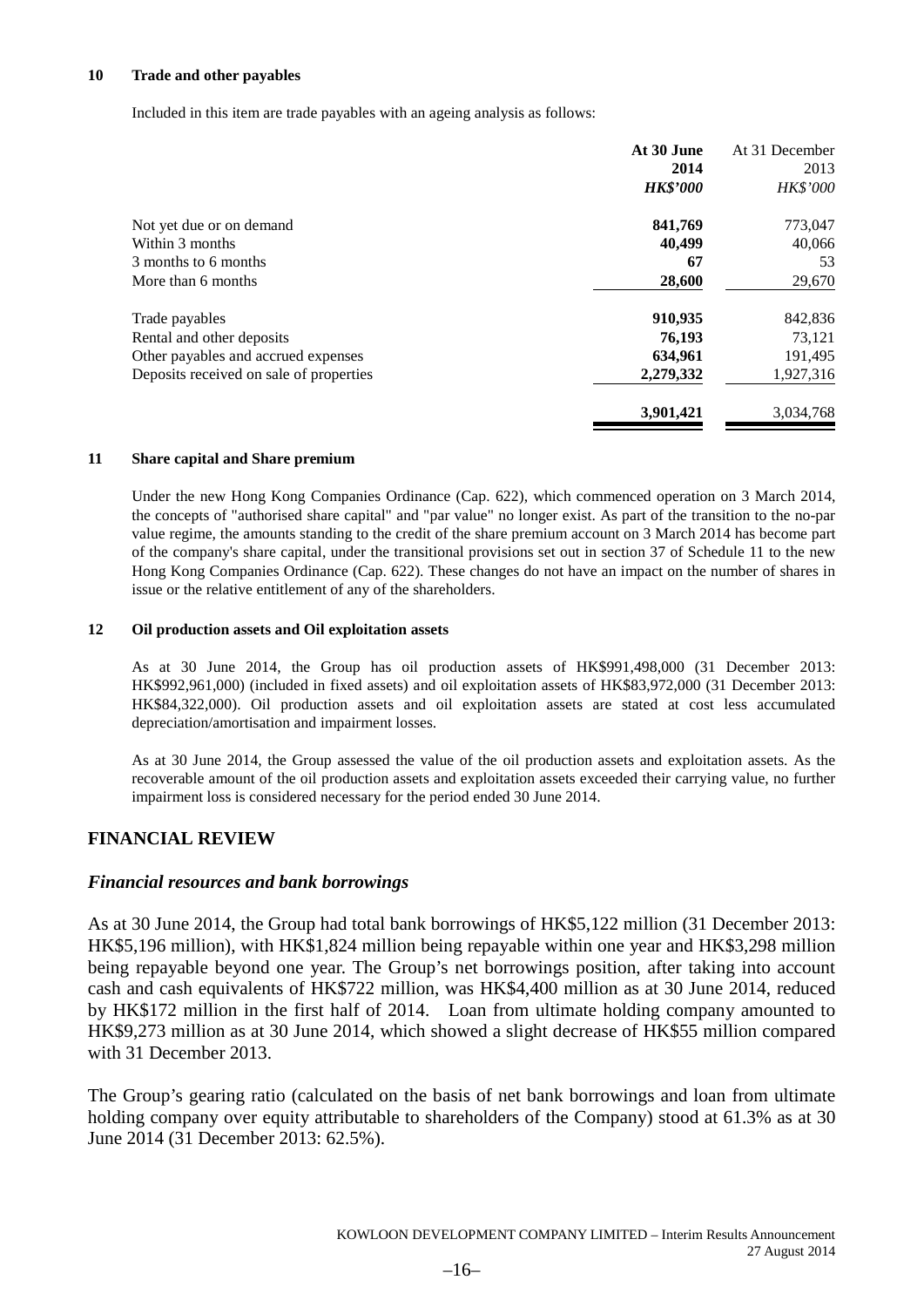In May 2014, the Group launched the sale of MacPherson Residence in Hong Kong which has provided cash inflows to the Group. For the period under review, the Group has recorded cash inflows mainly from sales/presales from various development projects in Hong Kong and Mainland China of approximately HK\$167 million and HK\$522 million respectively.

Furthermore, the Group continued to actively engage in development projects in Hong Kong and Mainland China and expended a total of HK\$612 million of construction costs during the period.

All the Group's borrowings are arranged on a floating rate basis. The Group will closely monitor and manage its exposure to interest rate fluctuations and will consider engaging in relevant hedging arrangements when appropriate.

With the investments in Mainland China, the Group is exposed to exchange fluctuations in Renminbi ("RMB"). By using external borrowings in RMB together with revenue and cash generated from the development projects in Mainland China, this can serve as a natural hedge against the exchange rate risk of RMB.

In respect of the Group's oil business in Kazakhstan, the Group has been exposed to the exchange fluctuations in Tenge ("KZT"), the local currency of Kazakhstan, because the majority of operating expenses and capital expenditure are denominated in KZT, while a significant portion of its revenue is denominated in United States dollars. As at 30 June 2014, the Group did not have any outstanding financial instruments entered into for hedging purposes. Nevertheless, the Group is closely monitoring its overall foreign exchange exposure and interest rate exposure and will adopt a proactive but prudent approach to minimise the relevant exposures when necessary.

With the financing facilities in place, recurrent rental income from investment properties, cash inflows from presale/sale of the Group's development projects and financial support from the ultimate holding company, the Group has sufficient financial resources to satisfy its commitments and future funding requirements.

## *Capital commitments*

As at 30 June 2014, the Group had commitments in connection with the Group's fixed assets amounting to HK\$103 million.

## *Pledge of assets*

As at 30 June 2014, properties having a value of HK\$12,061 million and bank deposits of HK\$22 million were pledged to financial institutions mainly to secure credit facilities extended to the Group.

## *Contingent liabilities*

The Group has given several guarantees in respect of banking facilities granted to a joint venture in Mainland China. Guarantees have been provided to the joint venture amounting to HK\$348 million, representing a 50% proportional guarantee in respect of HK\$697 million term loan facilities. The facilities were fully utilised as at 30 June 2014.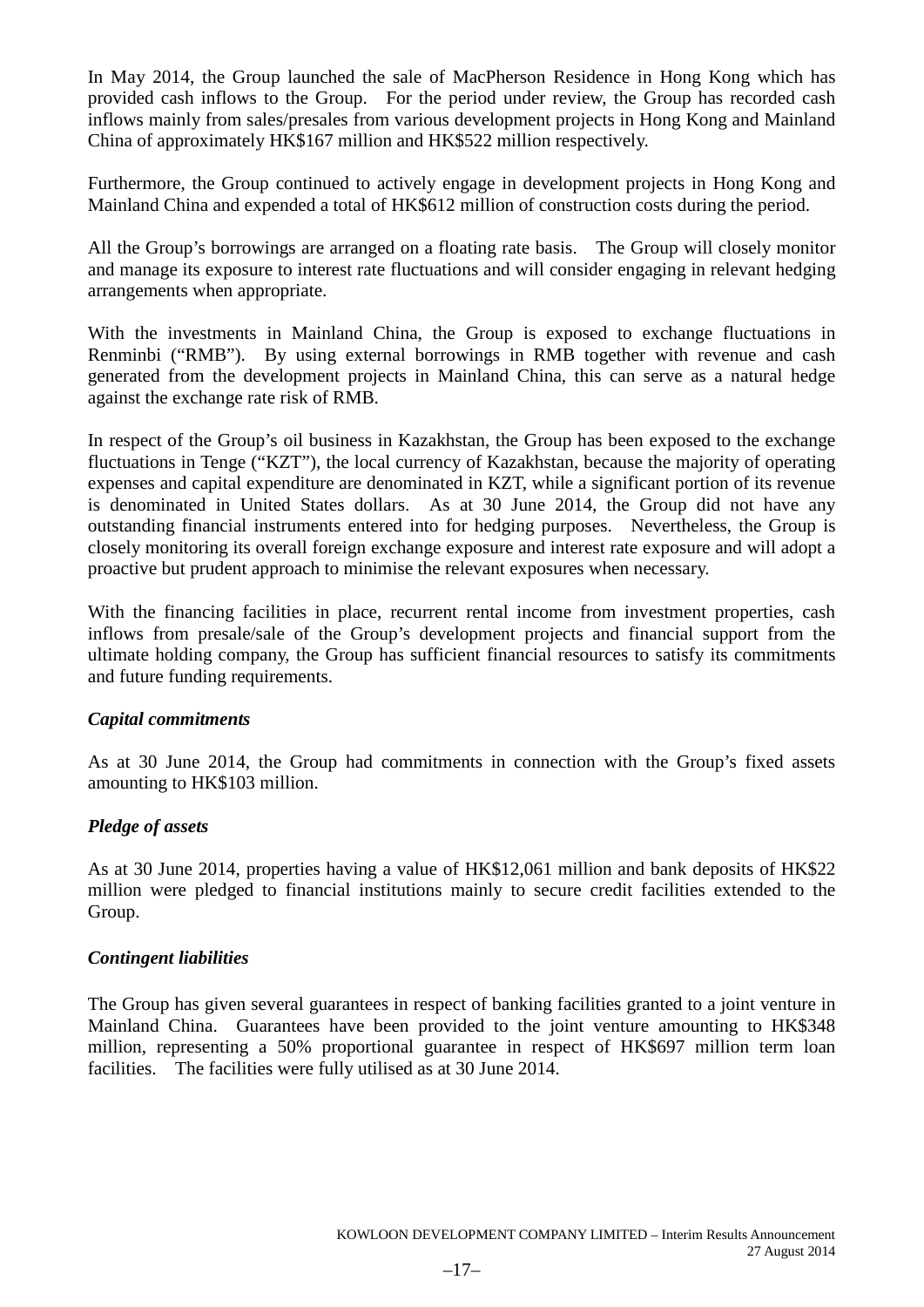## **OTHER INFORMATION**

## *Review of Interim Results*

The Audit Committee of the Company has reviewed the unaudited interim financial statements of the Group for the six months ended 30 June 2014. The Group's independent auditors, KPMG, have carried out a review of the interim financial statements in accordance with Hong Kong Standard on Review Engagements 2410 "Review of Interim Financial Information Performed by the Independent Auditor of the Entity" issued by the Hong Kong Institute of Certified Public Accountants.

## *Compliance with the Corporate Governance Code*

During the six months ended 30 June 2014, the Company has complied with all code provisions as set out in the Corporate Governance Code contained in Appendix 14 to the Rules Governing the Listing of Securities on The Stock Exchange of Hong Kong Limited (the "Listing Rules"), with the exception of code provisions A.2.1 and A.6.7 as explained below:

## Code Provision A.2.1

Mr Or Wai Sheun, the Chairman, has performed the combined role as the chairman and the chief executive taking charge of overall operations of the Group. The reason for deviation from the code provision was disclosed in the 2013 Annual Report.

## Code Provision A.6.7

All Non-executive Directors and Independent Non-executive Directors attended the Annual General Meeting of the Company held on 11 June 2014 (the "AGM"), other than a Non-executive Director and two Independent Non-executive Directors who were unable to attend the AGM as they were overseas at the time.

## *Purchase, Sale or Redemption of the Company's Listed Securities*

Neither the Company nor any of its subsidiaries has purchased, sold or redeemed any listed securities of the Company during the six months ended 30 June 2014.

## *Closure of Register of Members*

The Register of Members of the Company will be closed from Monday, 3 November 2014 to Tuesday, 4 November 2014, both dates inclusive. During which period, no transfer of shares will be registered. In order to qualify for the interim dividend, all transfer forms accompanied by the relevant share certificates must be lodged with the Company's share registrars, Computershare Hong Kong Investor Services Limited, at Rooms 1712-1716, 17th Floor, Hopewell Centre, 183 Queen's Road East, Wanchai, Hong Kong for registration not later than 4:30 pm on Friday, 31 October 2014.